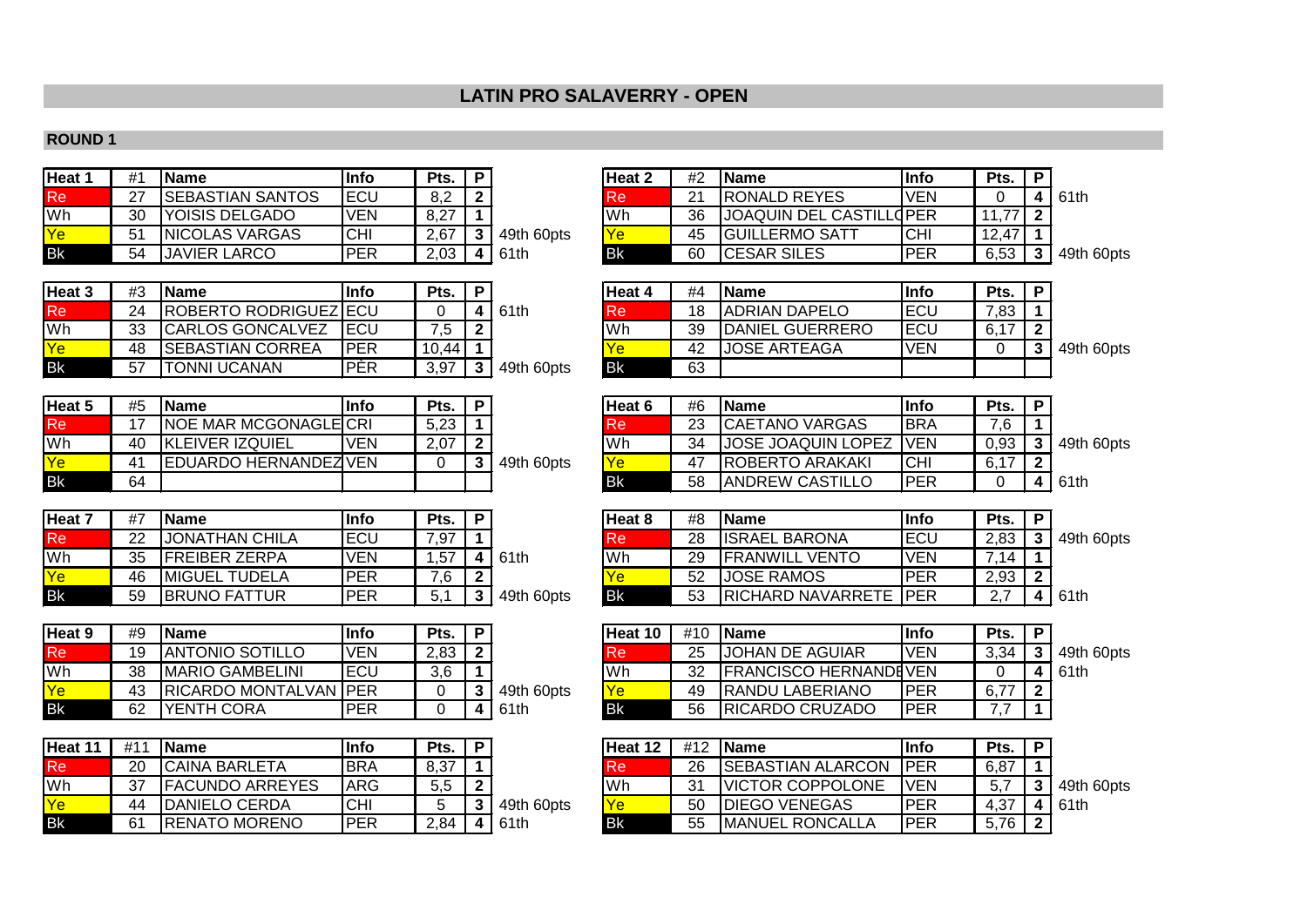#### **ROUND 2**

| Heat | #13  | <b>IName</b>            | lInfo      | Pts.  |            | Heat 2 | <b>#14</b> | <b>Name</b>               | lInfo       | Pts.  |                    |
|------|------|-------------------------|------------|-------|------------|--------|------------|---------------------------|-------------|-------|--------------------|
| Re   | 14   | UAN WOOD.               | <b>BRA</b> | 11,33 |            |        | 12         | <b>SANTIAGO MADRID</b>    | IURL        | ,63   |                    |
| Wh   | 1.9  | <b>IMARIO GAMBELINI</b> | IECU       | 7,66  |            | Wh     | 2.9        | <b>JANTONIO SOTILLO</b>   | IVEN        | 4.4   | 33th 80pts         |
| Ye   | 2.10 | IRANDU LABERIANO        | <b>PER</b> | 5,57  | 33th 80pts |        |            | 10   RICARDO CRUZADO      | <b>IPER</b> | 4,04  | $\vert$ 41th 70pts |
| Bk   |      | <b>IYOISIS DELGADO</b>  | <b>VEN</b> | 4.6   | 41th 70pts | Bk     | າ າ        | IJOAQUIN DEL CASTILL(IPER |             | 10,67 |                    |

| Heat 3     | #15 | <b>IName</b>             | lInfo      | Pts.  |            | Heat 4 | #16 | <b>IName</b>             | lInfo       | Pts.  |                    |
|------------|-----|--------------------------|------------|-------|------------|--------|-----|--------------------------|-------------|-------|--------------------|
| Re         |     | <b>DIEGO SALGADO</b>     | <b>PAN</b> | 73 I  |            |        | 15  | <b>GABRIEL ARAMBURU</b>  | IPER        | 15,03 |                    |
| Wh         | 2.4 | DANIEL GUERRERO          | 'ECU       | 6.67  | 41th 70pts | 'Wh    |     | IADRIAN DAPELO           | IECL        | 9,27  | $\vert$ 41th 70pts |
| <u>lYe</u> |     | <b>ISEBASTIAN CORREA</b> | <b>PER</b> | 14,33 |            |        | 2.3 | <b>ICARLOS GONCALVEZ</b> | <b>IECU</b> | 12.57 | $\vert$ 33th 80pts |
| <b>Bk</b>  |     | <b>ISEBASTIAN SANTOS</b> | IECU       | 10,63 | 33th 80pts | Bk     |     | <b>GUILLERMO SATT</b>    | ICHI        | 12,83 |                    |

| Heat 5    | #17 | <b>IName</b>                  | Info       | Pts.  | Þ |            | lHeat 6   | #18 | <b>IName</b>           | <b>Info</b> | Pts. | - p |
|-----------|-----|-------------------------------|------------|-------|---|------------|-----------|-----|------------------------|-------------|------|-----|
| Re        | 16  | IJAVIER SWAYNE                | PER        | 13,94 |   |            | <b>Re</b> |     | <b>IDAVID DIAZ</b>     | VEN         | .5   |     |
| 'Wh       |     | <b>INOE MAR MCGONAGLEICRI</b> |            | 13,5  |   |            | 'Wh       | 2.5 | <b>KLEIVER IZQUIEL</b> | VEN         | 0,93 |     |
| Ye        | 2.6 | <b>ROBERTO ARAKAKI</b>        | <b>CHI</b> | 6,07  |   | 41th 70pts |           |     | <b>ICAETANO VARGAS</b> | IBRA        |      |     |
| <b>Bk</b> |     | <b>FRANWILL VENTO</b>         | VEN        | 9,43  |   | 33th 80pts | l Bk      |     | <b>IMIGUEL TUDELA</b>  | PER         | 8.4  | ⌒   |

| Heat 7    | #19 | <b>IName</b>            | lInfo       | Pts. | Þ |            | Heat 8    | #20   | <b>IName</b>         | lInfo       | Pts. | D |
|-----------|-----|-------------------------|-------------|------|---|------------|-----------|-------|----------------------|-------------|------|---|
| Re        |     | LUCAS MADRID            | URU         | 7 27 |   | 33th 80pts | l Re      |       | <b>IJESUS CHACON</b> | VEN         | 5,3  |   |
| Wh        |     | <b>IFACUNDO ARREYES</b> | <b>ARG</b>  | 6,63 | 4 | 41th 70pts | lWh       | $-11$ | ICAINA BARLETA       | <b>IBRA</b> | 8,64 |   |
| Ye        |     | 1.12 ISEBASTIAN ALARCON | <b>IPER</b> | 8.1  | ◠ |            |           |       | 2,12 MANUEL RONCALLA | IPER        | 11,3 |   |
| <b>Bk</b> |     | IJOSE RAMOS             | PER         | 8,24 |   |            | <b>Bk</b> |       | IJONATHAN CHILA      | <b>ECU</b>  | 10,4 | 0 |

| Heat 2 | #14 | <b>Name</b>                    | lInfo      | Pts. | D |     |
|--------|-----|--------------------------------|------------|------|---|-----|
| Re     | 12  | <b>SANTIAGO MADRID</b>         | URU        | 7.63 | ົ |     |
| Wh     | 2.9 | <b>ANTONIO SOTILLO</b>         | <b>VEN</b> |      | ີ | 33  |
| Ye     |     | <b>RICARDO CRUZADO</b>         | IPFR       | 4.04 |   | 41. |
| Зk     |     | <b>JOAQUIN DEL CASTILL(PER</b> |            |      |   |     |

| Heat 4    | #16 | <b>Name</b>             | <b>Info</b> | Pts.        | P |                      |
|-----------|-----|-------------------------|-------------|-------------|---|----------------------|
| Re        | 15  | <b>GABRIEL ARAMBURU</b> | <b>PER</b>  | 15,03       |   |                      |
| Wh        | 1.4 | <b>ADRIAN DAPELO</b>    | ECU         | 9.27        |   | $4 \mid 41$ th 70pts |
| Ye        | 2.3 | CARLOS GONCALVEZ        | <b>IECU</b> |             |   | 12,57 3 33th 80pts   |
| <b>Bk</b> | 12  | <b>IGUILLERMO SATT</b>  | CHI         | $12.83$   2 |   |                      |

| Heat 5 | #17 | <b>IName</b>                  | Info       | Pts.  |     |            | Heat 6    | #18 | <b>IName</b>           | linfo       | Pts. |                    |
|--------|-----|-------------------------------|------------|-------|-----|------------|-----------|-----|------------------------|-------------|------|--------------------|
| Re'    | 16  | <b>JAVIER SWAYNE</b>          | <b>PER</b> | 13,94 |     |            | <b>Re</b> |     | <b>DAVID DIAZ</b>      | <b>VEN</b>  | .5   | 33th 80pts         |
| Wh     | .5  | <b>INOE MAR MCGONAGLEICRI</b> |            | 13.5  | - 2 |            | Wh        |     | <b>KLEIVER IZQUIEL</b> | IVEN        | 0,93 | $\vert$ 41th 70pts |
| Ye     | 2.6 | <b>ROBERTO ARAKAKI</b>        | ICHI       | 6.07  |     | 41th 70pts |           |     | <b>ICAETANO VARGAS</b> | <b>IBRA</b> | 11,4 |                    |
| Вk     | .8  | <b>FRANWILL VENTO</b>         | VEN        | 9.43  |     | 33th 80pts | l Bk      |     | <b>IMIGUEL TUDELA</b>  | IPER        | 8.4  |                    |

| Heat 7 | #19 | <b>IName</b>            | Info        | Pts. |            | Heat 8    | #20   | <b>IName</b>            | llnfo       | Pts. | Ð |            |
|--------|-----|-------------------------|-------------|------|------------|-----------|-------|-------------------------|-------------|------|---|------------|
| Re     | 10  | LUCAS MADRID            | URU         | 7 27 | 33th 80pts | l Re      | 13    | <b>JESUS CHACON</b>     | <b>VEN</b>  | 5,3  |   | 41th 70pts |
| Wh     |     | <b>FACUNDO ARREYES</b>  | ARG         | 6,63 | 41th 70pts | lWh       | 1 1 1 | <b>CAINA BARLETA</b>    | <b>IBRA</b> | 8.64 |   | 33th 80pts |
| Yel    |     | I,12  SEBASTIAN ALARCON | <b>IPER</b> | 8.1  |            |           | 2.12  | <b>IMANUEL RONCALLA</b> | IPER        | 11,3 |   |            |
| Вk     | 2,8 | <b>JOSE RAMOS</b>       | <b>PER</b>  | 8.24 |            | <b>Bk</b> |       | IJONATHAN CHILA         | IECL        | 10,4 |   |            |

#### **ROUND 3**

| <b>Heat</b> | #21         | <b>IName</b>            | <b>Info</b> | Pts.  |            | Heat 2 | #22  | <b>IName</b>                   | lInfo       | Pts.     |                |
|-------------|-------------|-------------------------|-------------|-------|------------|--------|------|--------------------------------|-------------|----------|----------------|
| Кe          |             | <b>JALAN SAULO</b>      | <b>BRA</b>  | 12,63 |            |        |      | <b>IMARTIN PASSERI</b>         | <b>JARG</b> | ن, ا     |                |
| Wh          |             | _UAN WOOD               | <b>BRA</b>  | ៱     |            | 'Wh    | 0.40 | GAMBELINI<br><b>IMARIO</b>     | <b>IECL</b> |          | 25th<br>⊦90pts |
|             | $\angle 14$ | <b>ISANTIAGO MADRID</b> | URU         | 10,03 | 25th 90pts |        |      | <b>JOAQUIN DEL CASTILLOPER</b> |             | ៱<br>. ب |                |

| Heat <sub>3</sub> | #23 | <b>IName</b>         | <b>Info</b> | Pts.         | D |              | Heat 4      | #24 | <b>Name</b>                   | <b>Info</b> | Pts.                                | Ð |
|-------------------|-----|----------------------|-------------|--------------|---|--------------|-------------|-----|-------------------------------|-------------|-------------------------------------|---|
| Кe                |     | <b>JUNINHO URCIA</b> | PER         | 17 I<br>14.1 |   |              |             |     | <b>IMARCELO RODRIGUEZ ARG</b> |             | 12.43 $\blacksquare$                |   |
| Wh                |     | .15 SEBASTIAN CORREA | IPER        | 0.17         |   | l 25th 90pts | <b>I</b> Wh |     | 2,15   DIEGO SALGADO          | IPAN        | 7,54                                |   |
| Ye.               |     | 2,16 GUILLERMO SATT  |             |              |   |              |             |     | .16   GABRIEL ARAMBURU        | IPER        | פ ו כרי<br>$\overline{A}$<br>ا ن∠.∠ |   |

| <b>Heat 2</b> | #22 | <b>IName</b>                 | <b>Info</b> | Pts. |   |    |
|---------------|-----|------------------------------|-------------|------|---|----|
| I Re          |     | IMARTIN PASSERI              | IARG        |      | 2 |    |
| lWh           |     | 2,13   MARIO GAMBELINI       | ECU         |      |   | 25 |
| I Y A         |     | 1,14 JOAQUIN DEL CASTILLOPER |             |      |   |    |

| Heat 3 | #23 | <b>IName</b>            | Info       | Pts.        |            | Heat 4 | #24 | <b>IName</b>                  | linfc       | Pts.  |            |
|--------|-----|-------------------------|------------|-------------|------------|--------|-----|-------------------------------|-------------|-------|------------|
| Re'    |     | <b>JUNINHO URCIA</b>    | <b>PER</b> | $14.17$   2 |            | Re     |     | <b>IMARCELO RODRIGUEZ ARG</b> |             | 12,43 |            |
| Wh     |     | ',15   SEBASTIAN CORREA | IPER       |             | 25th 90pts | Wh     |     | 2.15 IDIEGO SALGADO           | <b>IPAN</b> | 7.54  | 25th 90pts |
| Ye     |     | 2.16 GUILLERMO SATT     | <b>CHI</b> | 4.4         |            |        |     | .16 GABRIEL ARAMBURU          | <b>PER</b>  | 12,23 |            |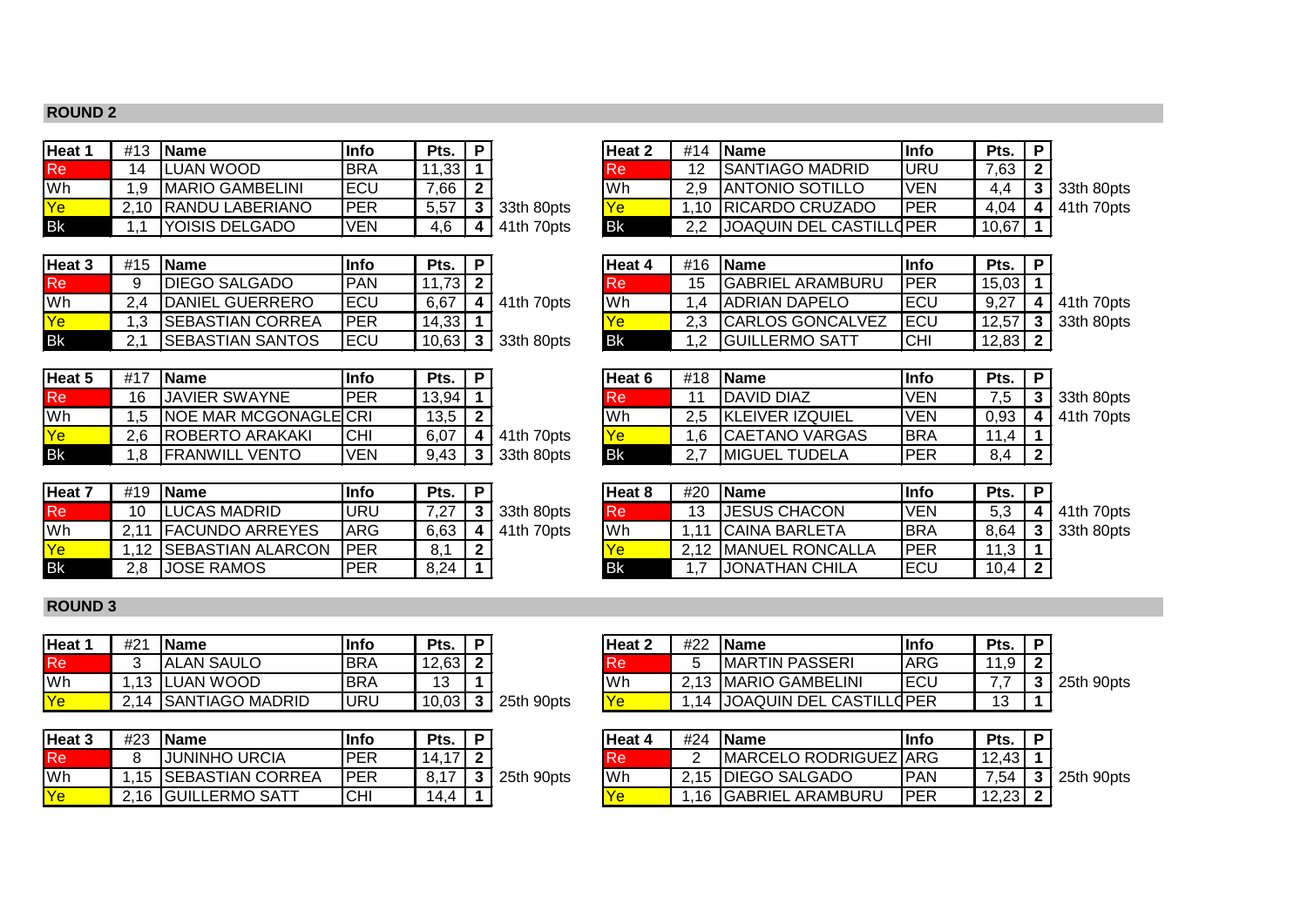| Heat 5                   | #25 | <b>IName</b>               | <b>Info</b> | Pts.  | D. |            | <b>IHeat 6</b> | #26  | <b>IName</b>          | linfo       | Pts.  |                |
|--------------------------|-----|----------------------------|-------------|-------|----|------------|----------------|------|-----------------------|-------------|-------|----------------|
| Re <sup>1</sup>          |     | <b>ILUIS MARIA ITURRIA</b> | URU         | 12,93 |    |            |                |      | <b>JASON TORRES</b>   | ICR         | 8.73  | 25th<br>⊦90pts |
| <b>Wh</b>                |     | <b>JAVIER SWAYNE</b>       | IPER        |       |    | 25th 90pts | lWh            | 0.47 | NOE MAR MCGONAGLEICRI |             | 14,83 |                |
| $\overline{\mathsf{Ye}}$ |     | 2.18 MIGUEL TUDELA         | <b>PER</b>  | 4,33' |    |            |                | .18  | ∣CAETANO VARGAS       | <b>IBRA</b> | ،4,6  |                |

| Heat 7     | #27  | <b>IName</b>              | Info       | Pts.  |            | ط Heat ۶  | #28 | <b>IName</b>                  | lInfo       | Pts.    |                |
|------------|------|---------------------------|------------|-------|------------|-----------|-----|-------------------------------|-------------|---------|----------------|
| <b>Re</b>  |      | <b>JANTHONY FILLINGIM</b> | <b>CRI</b> | ا 54. |            |           |     | <b>JEAN CARLO SCHAFFEINEN</b> |             | 10.3    | 25th<br>⊦90pts |
| lWh        | 19 I | <b>JOSE RAMOS</b>         | <b>PER</b> | 8.5   | 25th 90pts | <b>Wh</b> |     | 2.19 SEBASTIAN ALARCON        | <b>IPER</b> | 12,87   |                |
| <u> Ye</u> | 2,20 | <b>JONATHAN CHILA</b>     | ECU        | o<br> |            |           | .20 | MANUEL RONCALLA               | IPER        | ' 07، ، |                |

| Heat 6   | #26 | <b>Name</b>                  | lInfo | Pts.   | P                 |                 |
|----------|-----|------------------------------|-------|--------|-------------------|-----------------|
| I Re     |     | <b>JASON TORRES</b>          | ICRI  |        |                   | 8.73 3 25th 90p |
| lWh      |     | 2,17   NOE MAR MCGONAGLE CRI |       | 14.83  |                   |                 |
| $\gamma$ |     | 1,18 CAETANO VARGAS          | IBRA  | 14.6 l | $\mathbf{\Omega}$ |                 |

| Heat 8 | #28 | <b>IName</b>                  | <b>Info</b> | Pts.        |     |                |
|--------|-----|-------------------------------|-------------|-------------|-----|----------------|
| Re     |     | <b>JEAN CARLO SCHAFFEIVEN</b> |             |             |     | 10.3 3 25th 90 |
| Wh     |     | 2,19 SEBASTIAN ALARCON        | <b>IPER</b> | $12.87$   1 |     |                |
| Ye     |     | 1.20 MANUEL RONCALLA          | IPFR        | 11107       | 121 |                |

## **ROUND 4**

| Heat ' | #29          | <b>IName</b>            | llnfc | Pts.               |                | Heat 2      | #30         | <b>Name</b>                 | <b>Info</b> | Pts.             |                |
|--------|--------------|-------------------------|-------|--------------------|----------------|-------------|-------------|-----------------------------|-------------|------------------|----------------|
| Кe     | 3,21         | <b>ISANTIAGO MADRID</b> | URU   | 0.4C<br>- 10<br>J. | 100pts<br>17th | Re          | 2.21<br>ے.∠ | <b>ALAN SAULO</b>           | <b>BRA</b>  | 47<br>16<br>ו טי |                |
| Wh     | റ ററ<br>تەتە | <b>MARTIN PASSERI</b>   | ARG   | IΔ                 |                | <b>I</b> Wh | ה ה         | ) GAMBELINI<br><b>MARIO</b> | <b>IECL</b> | . .              | 100pts<br>'7th |

| Heat 3          | #31  | <b>Name</b>             | <b>Info</b> |                   |                 | Heat 4 | #32          | <b>Name</b>                    | lInfo      |                         | . . |                         |
|-----------------|------|-------------------------|-------------|-------------------|-----------------|--------|--------------|--------------------------------|------------|-------------------------|-----|-------------------------|
| Re <sup>'</sup> |      | 3,23 SEBASTIAN CORREA   | <b>PER</b>  | 0E<br>c.o         | 100pts<br>`7th∶ | Re     | າ າາ<br>د∠.∠ | <b>URCIA</b><br><b>JUNINHO</b> | <b>PER</b> | 4.731<br>$\overline{A}$ |     |                         |
| Wh              | 2.24 | <b>GABRIEL ARAMBURU</b> | <b>PER</b>  | $\sqrt{2}$<br>.ა. |                 | Wh     | 3.24         | √ ∣DIEGO SALGADC               | <b>PAN</b> | 9,82                    |     | 100pts<br><b>2</b> 17th |

| Heat 5 | #33  | <b>IName</b>         | 'Info       |                               | . . |                | Heat 6      | #34          | <b>IName</b>                    | llnfo       |                         |                |
|--------|------|----------------------|-------------|-------------------------------|-----|----------------|-------------|--------------|---------------------------------|-------------|-------------------------|----------------|
|        | 3,25 | <b>JAVIER SWAYNE</b> | <b>IDER</b> | $\sim$ $-$<br>ο.υ             |     | 100pts<br>17th | 110         | つつに<br>ں ∠,∠ | i MARIA ITURRIA<br><b>ILUIS</b> | <b>URL</b>  | 10 OZ L<br>، ∠.ی،       | 100pts<br>17th |
| 'Wh    | 2,26 | VARGAS<br>i  CAETANO | IBRA        | $\sim$<br>$\sim$<br>.43<br>u. |     |                | <b>I</b> Wh | 3,26         | <b>TORRES</b><br><b>JASON</b>   | <b>ICRI</b> | 14,43<br>$\overline{A}$ |                |

| Heat 7 | #35                 | <b>Name</b>          | linfo      |      |                | Heat 8 | #36         | <b>Name</b>                   | llnfc |                           |                |
|--------|---------------------|----------------------|------------|------|----------------|--------|-------------|-------------------------------|-------|---------------------------|----------------|
| Кe     | $\Omega$<br>ـ ∕ ∠.د | <b>JOSE RAMOS</b>    | IPER       | ◡.   |                | Re     | 0.07<br>ے.∠ | <b>JANTHONY FILLINGIM</b>     | ICRI  | .2,67'<br>$\overline{10}$ |                |
| Wh     |                     | 2,28 MANUEL RONCALLA | IPER<br>LN | 8,87 | 17th<br>100pts | Wh     | 3,28        | <b>JEAN CARLO SCHAFFEIVEN</b> |       | $-$                       | 100pts<br>17th |

| Heat 2    | #30  | <b>Name</b>          | <b>Info</b> | Pts.  | Р |              |
|-----------|------|----------------------|-------------|-------|---|--------------|
| <b>Re</b> | 2.21 | <b>ALAN SAULO</b>    | <b>BRA</b>  | 16,17 |   |              |
| Wh        |      | 3,22 MARIO GAMBELINI | ECU         | 7.8   |   | 2   17th 100 |
|           |      |                      |             |       |   |              |
| Heat 4    | #32  | <b>IName</b>         | <b>Info</b> |       | 3 |              |
| <b>Re</b> | 2.23 | <b>JUNINHO URCIA</b> | <b>PER</b>  | 14.73 |   |              |
| Wh        | 3.24 | <b>DIEGO SALGADO</b> | <b>PAN</b>  | 9.82  |   | 2   17th 100 |

| Heat 6    | #34 | <b>IName</b>            | <b>Info</b> |             | 2 |                        |
|-----------|-----|-------------------------|-------------|-------------|---|------------------------|
| <b>Re</b> |     | 2,25 LUIS MARIA ITURRIA | IURU        |             |   | 12,37   2   17th 100pt |
| <b>Wh</b> |     | 3.26 JASON TORRES       | CRI         | $14,43$   1 |   |                        |

| Heat 8 | $\#36$ Name                   | lInfo |       |               |
|--------|-------------------------------|-------|-------|---------------|
| 'Re i  | 2.27 IANTHONY FILLINGIM       | ICRI  | 12,67 |               |
| Wh     | 3,28 JJEAN CARLO SCHAFFEI VEN |       |       | 7,73 2 17th 1 |

## **ROUND 5**

| Heat <sup>1</sup> | #37            | <b>Name</b>       | lInfo      | Pts.                    |   |               | Heat 2      | #38        | <b>Name</b>                         | Info        | Pts.           |                 |
|-------------------|----------------|-------------------|------------|-------------------------|---|---------------|-------------|------------|-------------------------------------|-------------|----------------|-----------------|
| Re                | $\Omega$<br>ے. | <b>ILUAN WOOD</b> | <b>BRA</b> | $\overline{ }$<br>.2.94 |   |               |             | ററ         | <b>CASTIL</b><br><b>JOAQUIN DEL</b> | <b>OPER</b> | 14.            |                 |
| Wh                | .29            | MARTIN PASSERI    | <b>ARG</b> | 2,24                    | ◠ | 125pts<br>9th | <b>I</b> Wh | ?∩_<br>טט. | AN SAULO<br>-IAL                    | <b>BRA</b>  | 12.07<br>.J.OT | 125pts<br>' 9th |

| Heat 3    | #39 | <b>IName</b>             | llnfo      |      |   |               | Heat 4    | #40 | <b>IName</b>          | <b>I</b> nfo | O     |            |
|-----------|-----|--------------------------|------------|------|---|---------------|-----------|-----|-----------------------|--------------|-------|------------|
| Re        |     | .23 GUILLERMO SATT       | <b>CHI</b> | 9,6  |   |               | 'Re       | .24 | MARCELO RODRIGUEZ ARG |              | 12,96 | 9th 125pts |
| <b>Wh</b> | .31 | <b>IGABRIEL ARAMBURU</b> | PER        | 47.ر |   | 125pts<br>9th | <b>Wh</b> | .32 | <b>JUNINHO URCIA</b>  | <b>IPER</b>  | 14.   |            |
|           |     |                          |            |      |   |               |           |     |                       |              |       |            |
| Heat 5    | #41 | <b>IName</b>             | lInfo      |      | - |               | Heat 6    | #42 | <b>IName</b>          | <u>I</u> nfo | Ω     |            |

| Heat 2 | $\#38$ Name                   | Info       | Pts. $ P $       |  |
|--------|-------------------------------|------------|------------------|--|
| Re     | 1,22 JJOAQUIN DEL CASTILLOPER |            | $14.7$   1       |  |
| Wh     | 1,30 ALAN SAULO               | <b>BRA</b> | $13,67$ 2 9th 12 |  |

| Heat 4    | #40  | l Name                         | <b>Info</b> |               |  |
|-----------|------|--------------------------------|-------------|---------------|--|
| Re        |      | 1,24   MARCELO RODRIGUEZ   ARG |             | 12,96 2 9th 1 |  |
| <b>Wh</b> | 1.32 | <b>IJUNINHO URCIA</b>          | PFR         |               |  |

| Heat 6 | #4 <sup>r</sup> | <b>Name</b> | Info | ſ |  |
|--------|-----------------|-------------|------|---|--|
|        |                 |             |      |   |  |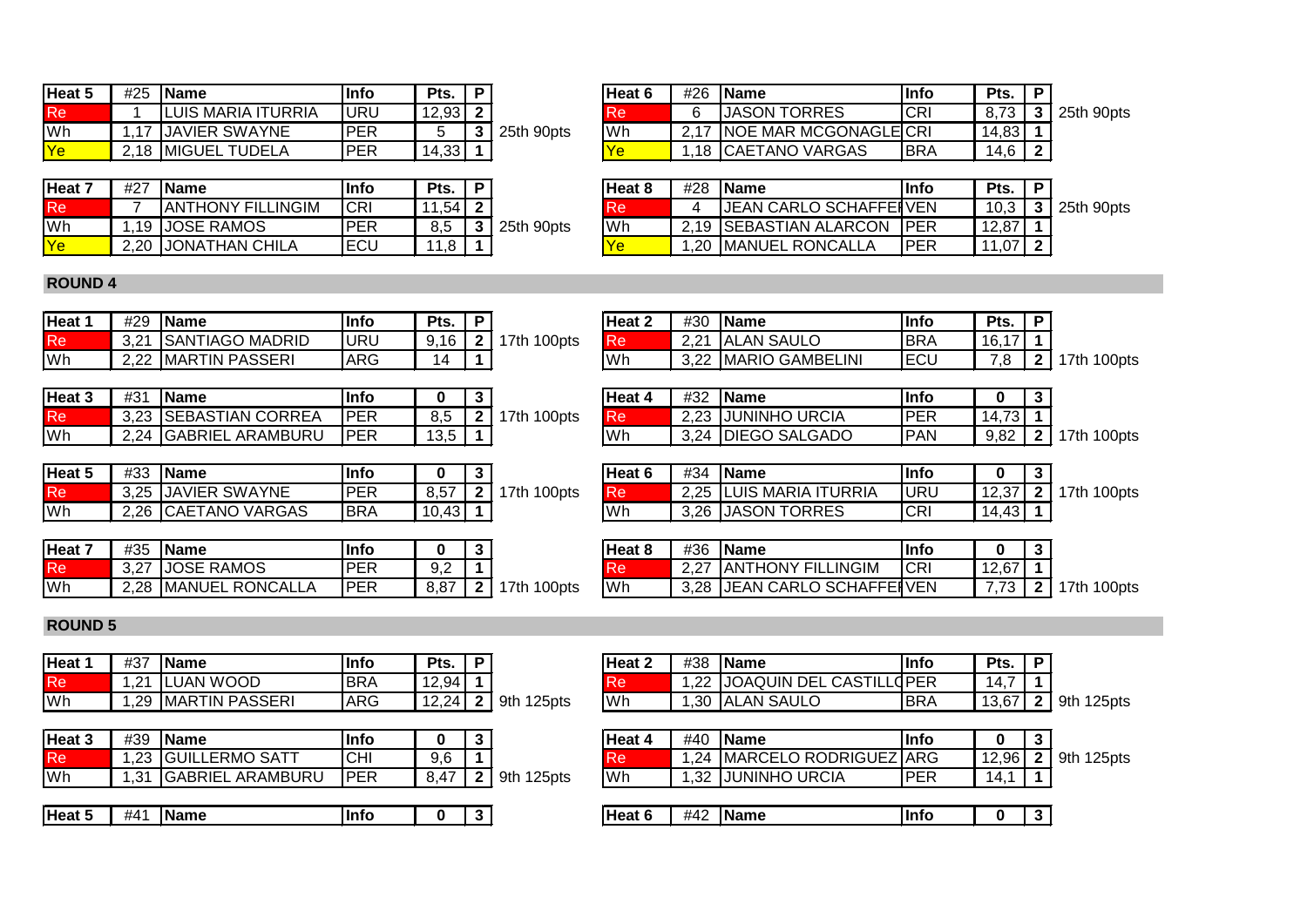| Re        | $\sim$<br>$\overline{\phantom{a}}$ | TUDEL <sub>/</sub><br>™ IMIGUEL | PER         | $\sim$<br>ں .    |                 | w         | .26    | NOE MAR MCGONAGLECRI   |           | 15,34      |                 |
|-----------|------------------------------------|---------------------------------|-------------|------------------|-----------------|-----------|--------|------------------------|-----------|------------|-----------------|
| <b>Wh</b> | $\sim$<br>ں                        | VARGAS<br>AETANO<br>ICAE I      | <b>IBRA</b> | 40.07<br>ـ ≀ه.∠، | 125pts<br>I 9th | <b>Wh</b> | - 34 . | TORRES<br><b>JASON</b> | <b>CR</b> | IД<br>т. д | 125pts<br>' 9th |

| l Re        | 1,26 INOE MAR MCGONAGLEICRI |             | $15,34$ 1 |                       |
|-------------|-----------------------------|-------------|-----------|-----------------------|
| <b>I</b> Wh | 1,34 JASON TORRES           | <b>ICRI</b> |           | 14,2   2   9th 125pts |

| Heat 7 | #43          | <b>IName</b>            | lInfo       |                        |               | lHeat 8   | #44        | <b>IName</b>                                 | Info        |                   |                |
|--------|--------------|-------------------------|-------------|------------------------|---------------|-----------|------------|----------------------------------------------|-------------|-------------------|----------------|
| Re     | $\sim$<br>ے. | <b>JONATHAN CHILA</b>   | <b>IECU</b> | $\sqrt{2}$<br>h<br>v,v |               | ке        | 28         | <b>SEBASTIAN ALARCON</b>                     | <b>IPER</b> | ററ<br>14<br>د∠.+  |                |
| Wh     | つに<br>.ں.    | : RAMOS<br><b>IJOSE</b> | IPER        | 10.22<br>∪.∠J          | 125pts<br>9th | <b>Wh</b> | ิวค<br>. ت | <b><i>THONY FILLINGIM</i></b><br><b>IANT</b> | <b>CRI</b>  | $\sqrt{2}$<br>ں ے | 125pts<br>-9tł |

| Heat 8 | #44 | <b>IName</b>               | lInfo       |             |                 |
|--------|-----|----------------------------|-------------|-------------|-----------------|
| Re     |     | 1,28 SEBASTIAN ALARCON PER |             | $14,23$   1 |                 |
| Wh     |     | 1.36 ANTHONY FILLINGIM     | <b>ICRI</b> |             | 12,5 2 9th 125p |

## **1/4 FINALS**

| Heat ' | #45           | <b>IName</b>                                   | lInfo       | Pts.            |                | Heat 2    | #46 | <b>IName</b>         | Info       | Pts.                |                             |
|--------|---------------|------------------------------------------------|-------------|-----------------|----------------|-----------|-----|----------------------|------------|---------------------|-----------------------------|
| Кe     | $\sim$<br>، ت | LUAN WOOD                                      | <b>IBRA</b> | 14.83<br>00.+   |                | w         | .39 | / IGUILLERMO SATT    | <b>CHI</b> | <br>ט, טו           |                             |
| Wh     | วด<br>.ں      | <b>CASTIL.</b><br><b>DEL</b><br><b>JOAQUIN</b> | ∟dPER       | $\sim$<br>14.07 | 153pts<br>-5th | <b>Wh</b> | 40  | <b>JUNINHO URCIA</b> | <b>PER</b> | $\overline{ }$<br>5 | 153pts<br>1.5 <sub>th</sub> |

| Heat 3    | #47                         | <b>IName</b>                | 'Info      |        |               | Heat 4    | #48 | <b>Name</b>              | Info        |         |                  |
|-----------|-----------------------------|-----------------------------|------------|--------|---------------|-----------|-----|--------------------------|-------------|---------|------------------|
| Re        | $.4 \cdot$                  | <b>TUDELA</b><br>⊺ IMIGUEL  | <b>PER</b> | . 16 ' | 153pts<br>5th | l Re      | .43 | <b>JONATHAN CHILA</b>    | IECU        | 4       |                  |
| <b>Wh</b> | $\sqrt{2}$<br>$\rightarrow$ | <b>NOE MAR MCGONAGLECRI</b> |            | 14,83  |               | <b>Wh</b> | 44  | <b>SEBASTIAN ALARCON</b> | <b>IPER</b> | 13.16 L | 153pts<br>$-5th$ |

| Heat 2 | #46 | <b>IName</b>        | <b>Info</b> | Pts.       | P |            |
|--------|-----|---------------------|-------------|------------|---|------------|
| Re     |     | 1,39 GUILLERMO SATT | СHI         | $15.5$   1 |   |            |
| Wh     |     | 1,40 JUNINHO URCIA  | PER         | 15         |   | $2$ 5th 15 |

| Heat 4 | $#48$ Name                 | <b>Info</b> |    | 2 |                        |
|--------|----------------------------|-------------|----|---|------------------------|
| Re     | 1,43 JJONATHAN CHILA       | <b>ECU</b>  | 14 |   |                        |
| lWh    | 1,44 SEBASTIAN ALARCON PER |             |    |   | 13,16   2   5th 153pts |

## **1/2 FINALS**

| Heat ' | #49 | <b>Name</b>              | Infc        | Pts.                   |               | Heat 2 | #50 | <b>Name</b>                        | Infc        | Pts.           |               |
|--------|-----|--------------------------|-------------|------------------------|---------------|--------|-----|------------------------------------|-------------|----------------|---------------|
| κe     | .45 | <b>ILUAN WOOD</b>        | <b>IBRA</b> | 11.34                  | 183pts<br>3rd | NG     | .47 | ≀ MCGONAGLE CRI<br><b>INOE MAR</b> |             | 14,9           |               |
| Wh     | .46 | LERMO SATT<br>S IGUILLE. | <b>CHI</b>  | $\overline{10}$<br>ے,ب |               | Wh     | .48 | <b>JONATHAN CHILA</b>              | <b>IECU</b> | 12.72<br>12. L | 183pts<br>3rd |

| <b>Heat 2</b> | $#50$ IName                 | lInfo | Pts.      | P |                       |
|---------------|-----------------------------|-------|-----------|---|-----------------------|
|               | 1.47 INOE MAR MCGONAGLEICRI |       | $14.9$ 11 |   |                       |
| Wh            | 1,48 JJONATHAN CHILA        | ECU   |           |   | 12,73   2   3rd 183pt |

#### **FINAL**

| Heat 1 | $#51$ Name                  | linfo | Pts. | 1 P |                        |
|--------|-----------------------------|-------|------|-----|------------------------|
| Re:    | 1,49 GUILLERMO SATT         | ICHI  |      |     | 15,8   1   1st 250pts  |
| lWh    | 1,50 INOE MAR MCGONAGLEICRI |       |      |     | 12,74   2   2nd 215pts |

Powered by **TREFRESH** www.refreshtec.com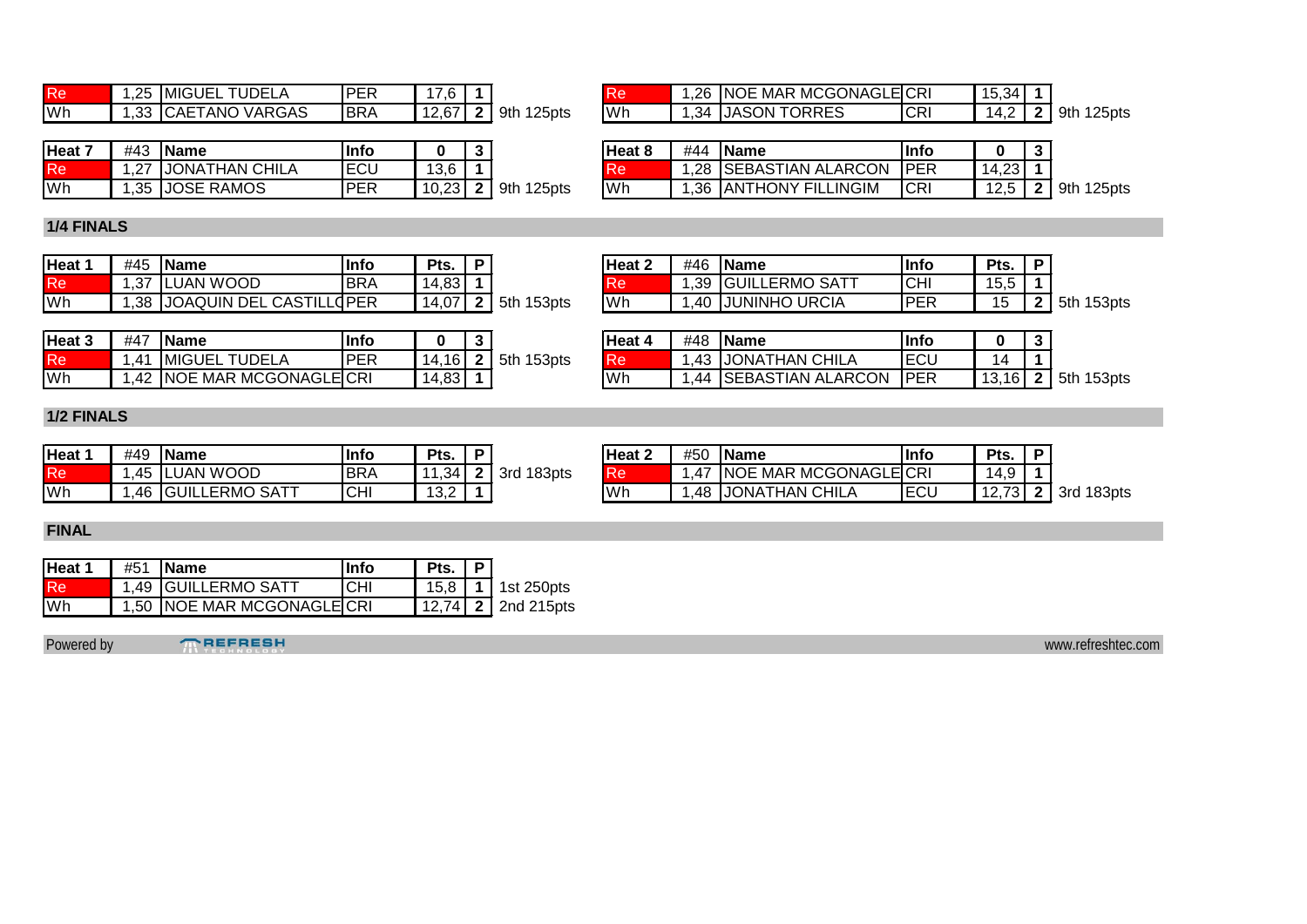# **LATIN PRO SALAVERRY - JUNIOR**

#### **ROUND 1**

| Heat 1    | #1 | <b>Name</b>                  | <b>Info</b> | Pts.  | Heat 2            | #2 | lName                     | llnfo       | Pts.  |
|-----------|----|------------------------------|-------------|-------|-------------------|----|---------------------------|-------------|-------|
| Re        |    | <b>NOE MAR MCGONAGLEICRI</b> |             | 15    | Re                |    | <b>JANTHONY FILLINGIM</b> | <b>ICRI</b> |       |
| Wh        |    | <b>FACUNDO ARREYES</b>       | <b>IARG</b> | 4,03  | <b>Wh</b><br>19th |    | <b>ICARLOS REYNAUD</b>    | <b>IBRA</b> | 3,94  |
| Ye        |    | JOAQUIN DEL CASTILLOPER      |             | 15.44 |                   | 16 | IJUNINHO URCIA            | PER         | 10,57 |
| <b>Bk</b> | 24 | RICARDO CRUZADO              | <b>PER</b>  | 10,9  | <b>Bk</b><br>13th | າ1 | <b>WILLIAM SALDANA</b>    | IPER        | 5.16  |

| Heat 3          | #3 | <b>Name</b>                  | lInfo       | Pts.  | Ð |       | Heat 4    | #4 | <b>IName</b>           | lInfo      | Pts.  | D |
|-----------------|----|------------------------------|-------------|-------|---|-------|-----------|----|------------------------|------------|-------|---|
| Re <sup>1</sup> |    | <b>ROBERTO RODRIGUEZ ECU</b> |             | 6,8   |   | '3th  | <b>Re</b> |    | <b>ICAINA BARLETTA</b> | <b>BRA</b> | 10,87 |   |
| <b>Wh</b>       |    | <b>JOSE JOAQUIN LOPEZ</b>    | <b>IVEN</b> | 4.8   |   | 19th. | Wh        |    | <b>IFRANWIL VENTO</b>  | <b>VEN</b> | 8,37  |   |
| Ye              | 18 | ISEBASTIAN CORREA            | PER         | 14,17 |   |       |           |    | <b>IROBERTO ARAKI</b>  | <b>CHI</b> | .14   |   |
| <b>Bk</b>       | 19 | RANDU LABERIANO              | IPER        | 10,5  |   |       | <b>Bk</b> | 20 | <b>INICOLAS VARGAS</b> | <b>CHI</b> | 13,67 |   |

| Heat 5 | #5 | <b>IName</b>           | <b>Info</b> | Pts. | D |                  | Heat 6 | #6       | <b>IName</b>           | lInfo        | Pts. | D |
|--------|----|------------------------|-------------|------|---|------------------|--------|----------|------------------------|--------------|------|---|
| Re     |    | LUCAS MADRID           | URU         | 9,83 |   |                  | ке     |          | LUAN WOOD              | <b>I</b> BRA | 8,5  | ∍ |
| Wh     |    | <b>KLEIVER IZQUIEL</b> | <b>VEN</b>  | 3.46 |   | 13th             | Wh     | 10       | <b>IYOISIS DELGADO</b> | 'VEN         | .14  | ◠ |
| Ye.    |    | <b>DANILO CERDA</b>    | CHI         | ,66  |   |                  |        | 15       | <b>IMIGUEL TUDELA</b>  | <b>PER</b>   | 9,83 |   |
| Bk     | 23 | IANDREW CASTILLO       | <b>PER</b>  |      |   | <sup>1</sup> 9th | Bk     | າາ<br>∠∠ | <b>WALTER BLAS</b>     | PER          | 0,67 |   |

## **1/4 FINALS**

| Heat 1    | #7  | l Name                  | lInfo      | Pts.  | D |      | <b>Heat 2</b> | #8  | <b>IName</b>                  | Info | Pts.  | D |
|-----------|-----|-------------------------|------------|-------|---|------|---------------|-----|-------------------------------|------|-------|---|
| (Re       |     | JOAQUIN DEL CASTILLOPER |            | 13,33 |   |      | ке            |     | <b>INOE MAR MCGONAGLEICRI</b> |      | 13,37 |   |
| Wh        | ں.  | <b>SEBASTIAN CORREA</b> | <b>PER</b> | 10.4  |   | 7th  | Wh            |     | <b>JANTHONY FILLINGIM</b>     | ICRI | 9,96  |   |
|           | ר ר | JUNINHO URCIA           | <b>PER</b> | 8,97  | Δ | 10th |               |     | <b>I</b> LUCAS MADRID         | URU  | 8.1   | ີ |
| <b>Bk</b> |     | <b>CAINA BARLETTA</b>   | <b>BRA</b> | 14,9  |   |      | <b>Bk</b>     | 2.6 | <b>IYOISIS DELGADO</b>        | IVEN |       |   |

| Heat 3 | #9  | <b>Name</b>           | lInfo      | Pts.  | P |      |
|--------|-----|-----------------------|------------|-------|---|------|
| Re.    | 2.3 | IRANDU LABERIANO      | IPER       | 12,43 | າ |      |
| Wh     | 1.4 | <b>NICOLAS VARGAS</b> | CHI        | 11.66 | າ | 7th  |
| Ye     | 2.5 | <b>DANILO CERDA</b>   | <b>CHI</b> | 8,36  | Δ | 10th |
| Bk     | 1.6 | <b>MIGUEL TUDELA</b>  | <b>PER</b> | 15,33 |   |      |

| Heat 2    | #2 | <b>Name</b>               | <b>Info</b> | Pts.  | D |      |
|-----------|----|---------------------------|-------------|-------|---|------|
| Re        | 4  | <b>JANTHONY FILLINGIM</b> | <b>CRI</b>  | 11,97 |   |      |
| Wh        | 9  | <b>CARLOS REYNAUD</b>     | <b>BRA</b>  | 3.94  |   | 19th |
| <b>Ye</b> | 16 | <b>JUNINHO URCIA</b>      | <b>PER</b>  | 10.57 | າ |      |
| Bk        | 21 | <b>WILLIAM SALDANA</b>    | <b>PFR</b>  | 5.16  | ≏ | 13th |

| Heat 3 | #3 | <b>Name</b>             | <b>Info</b> | Pts.               | Ð |       | Heat 4 | #4 | <b>IName</b>           | <u>I</u> nfo | Pts.  |      |
|--------|----|-------------------------|-------------|--------------------|---|-------|--------|----|------------------------|--------------|-------|------|
| Re     |    | ROBERTO RODRIGUEZ ECU   |             | 6,8                |   | l 3th | Re     |    | CAINA BARLETTA         | <b>IBRA</b>  | 10,87 |      |
| Wh     |    | JOSE JOAQUIN LOPEZ      | <b>IVEN</b> | 4,8                |   | 19th  | Wh     |    | <b>FRANWIL VENTO</b>   | <b>VEN</b>   | 8,37  | 13th |
| Ye     | 18 | <b>SEBASTIAN CORREA</b> | IPER        | 14.17 <sup>1</sup> |   |       |        |    | <b>ROBERTO ARAKI</b>   | ICHI         | 7 14  | 19th |
| Вk     | 19 | RANDU LABERIANO         | IPER        | 10,5               |   |       | Bk     | 20 | <b>INICOLAS VARGAS</b> | <b>CHI</b>   | 13,67 |      |

| Heat 5 | #5 | Name             | <b>Info</b> | Pts. |      | <b>Heat <math>6</math></b> | #6      | lName                 | lInfo       | Pts. |      |
|--------|----|------------------|-------------|------|------|----------------------------|---------|-----------------------|-------------|------|------|
| Re     |    | LUCAS MADRID     | URU         | 9,83 |      | Re                         |         | LUAN WOOD             | <b>IBRA</b> | 8,5  | 13th |
| Wh     |    | 'KLEIVER IZQUIEL | VEN         | .46, | '3th | Wh                         | ៱<br>∣∪ | YOISIS DELGADO        | <b>VEN</b>  | 9,14 |      |
| Ye     |    | DANILO CERDA     | <b>CHI</b>  | 7,66 |      | Ye                         | ں ،     | <b>IMIGUEL TUDELA</b> | <b>PER</b>  | 9,83 |      |
| Βk     | 23 | ANDREW CASTILLO  | IPER        |      | 19th | Bk                         | 22      | <b>IWALTER BLAS</b>   | IPER        | 0,67 | 19th |

| Heat 1 | #7 | <b>Name</b>             | <b>Info</b> | Pts.  |      | Heat 2 | #8  | <b>IName</b>                  | lInfo      | Pts.  |      |
|--------|----|-------------------------|-------------|-------|------|--------|-----|-------------------------------|------------|-------|------|
| Re     |    | JOAQUIN DEL CASTILLOPER |             | 13,33 |      | Re     |     | <b>INOE MAR MCGONAGLEICRI</b> |            | 13,37 |      |
| Wh     |    | SEBASTIAN CORREA        | IPER        | 10,4  | 7th  | Wh     |     | IANTHONY FILLINGIM            | <b>CRI</b> | 9,96  |      |
| Ye     | ററ | JUNINHO URCIA           | IPER        | 8,97  | 10th | Ye     |     | LUCAS MADRID                  | URU        |       | 7th  |
| Bk     |    | CAINA BARLETTA          | IBRA        | 14,9  |      | Bk     | 2.6 | YOISIS DELGADO                | <b>VEN</b> |       | 10th |

**1/2 FINALS**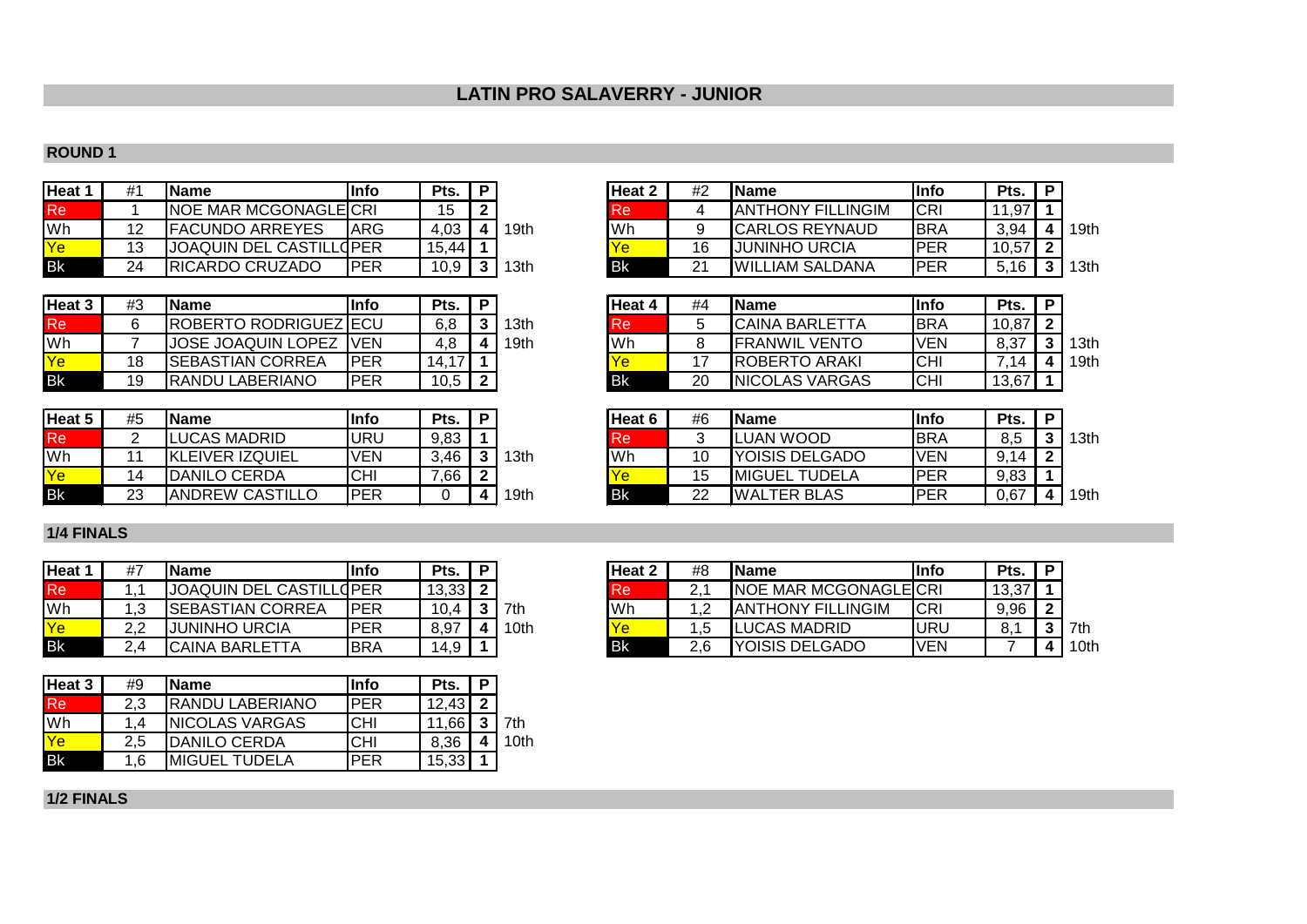| Heat 1    | #10 | <b>IName</b>                    | lInfo       | Pts.              | Ð |     | Heat 1    | #11 | <b>IName</b>                      | llnfc      | $P$ ts. | D |
|-----------|-----|---------------------------------|-------------|-------------------|---|-----|-----------|-----|-----------------------------------|------------|---------|---|
| Re        |     | <b>CAINA BARLETTA</b>           | <b>BRA</b>  | 12.22.1<br>טט,טו  |   |     | <b>Re</b> |     | IJOAQUIN DEL CASTILL              | ∟dPER      | 16,06   |   |
| <b>Wh</b> | 2.8 | <b>ANTHONY FILLINGIM</b>        | ICRI        | 9,5               |   | 5th | Wh        |     | <b>INOE MAR MCGONAGLEICRI</b>     |            | $+47$   |   |
| Ve        | .9  | <b>IMIGUEL</b><br><b>TUDELA</b> | <b>IPER</b> | $\cdot$ $\circ$ . |   |     |           |     | <b>LABERIANO</b><br><b>IRANDU</b> | <b>PER</b> | ,06     | ◠ |

| Heat 1 | #10     | <b>IName</b>               | 'Info       | Pts.  |                  | Heat 2 | #1 <sup>.</sup> | <b>Name</b>                   | lInfo | Pts.  | D   |
|--------|---------|----------------------------|-------------|-------|------------------|--------|-----------------|-------------------------------|-------|-------|-----|
| Re     |         | <b>CAINA BARLETTA</b>      | <b>IBRA</b> | 13,33 | - 110-           |        |                 | IJOAQUIN DEL CASTILL(IPER     |       | 16,06 |     |
| Wh     | າ ໑     | <b>ANTHONY FILLINGIM</b>   | ICRI        | 9.5   | <b>Wh</b><br>5th |        |                 | <b>INOE MAR MCGONAGLEICRI</b> |       | 14,47 |     |
| Ye     | $\cdot$ | <b>IMIGUEL</b><br>. TUDELA | PER         | 4.6   |                  |        | 2,9             | <b>RANDU LABERIANO</b>        | PER   | 06    | 5th |

## **FINAL**

| Heat 1 | #12   | <b>Name</b>                 | lInfo       | Pts.  | P |                    |
|--------|-------|-----------------------------|-------------|-------|---|--------------------|
| Re:    | 1.10  | <b>MIGUEL TUDELA</b>        | <b>IPER</b> | 15,07 |   | $\overline{2}$ 2nd |
| Wh     | 2.10  | CAINA BARLETTA              | IBRA        |       |   | 4th                |
| Ye     | 1 1 1 | JOAQUIN DEL CASTILLOPER     |             | 13,1  |   | $3$   3rd          |
| Bk     | 2.11  | <b>NOE MAR MCGONAGLECRI</b> |             | 16,5  |   | 1st                |

Powered by www.refreshtec.com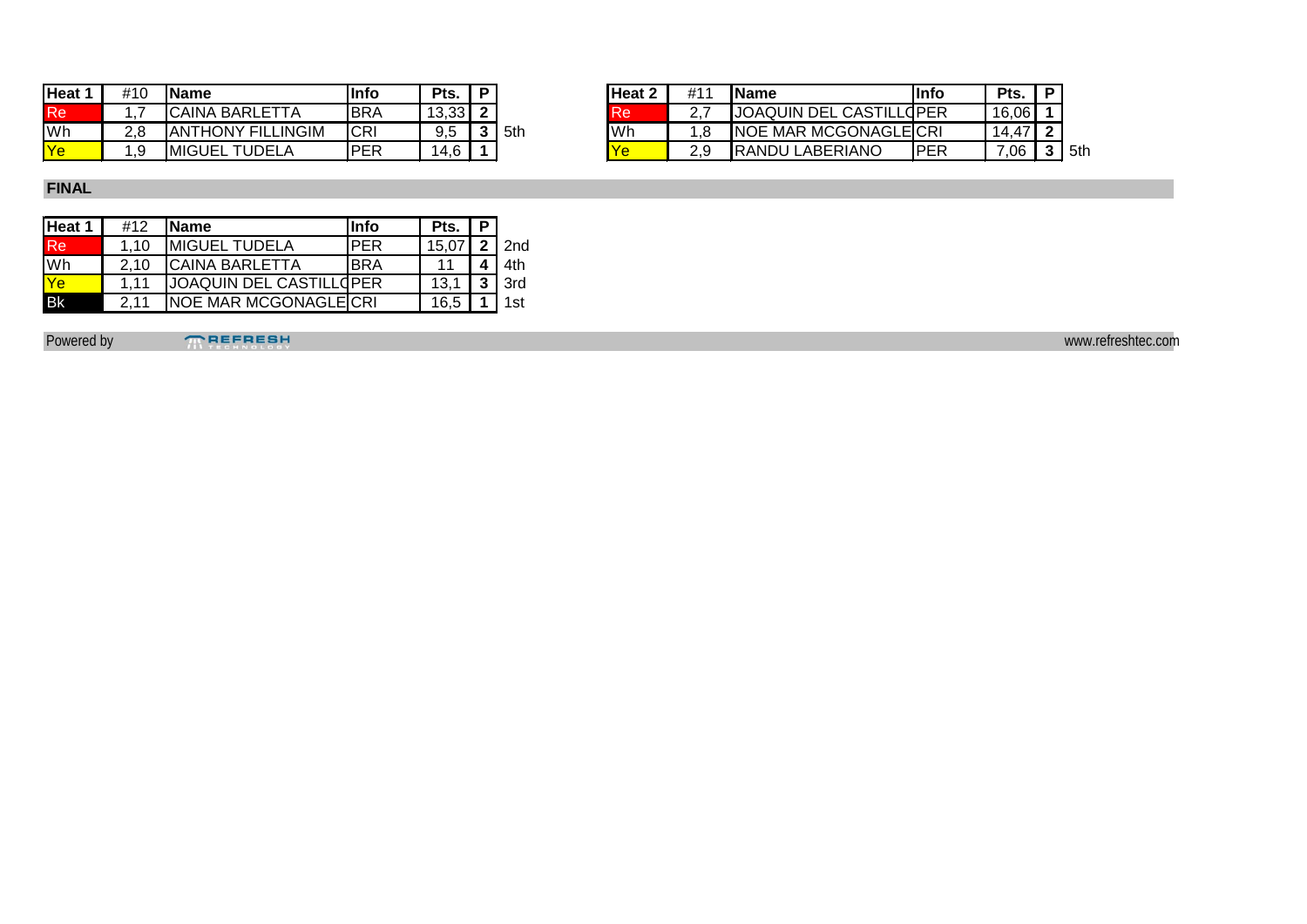# **LATIN PRO SALAVERRY - DAMAS**

#### **1/4 FINALS**

| <b>Heat</b> 1 | #1 | <b>IName</b>           | lInfo      | Pts. | P |     | <b>Heat 2</b> | #2 | l Name                 | <b>Info</b> | Pts.  | D |
|---------------|----|------------------------|------------|------|---|-----|---------------|----|------------------------|-------------|-------|---|
| Re            |    | <b>VALERIA SOLE</b>    | <b>PER</b> | J, I | ◠ |     | <b>IRe</b>    |    | <b>ANALI GOMEZ</b>     | <b>PER</b>  | 12.4  |   |
| Wh            |    | <b>CRISTINA VARGAS</b> | <b>ECU</b> | 8,47 |   | 9th | lWh           |    | <b>IMELANIE GIUNTA</b> | PER         | 6,94  |   |
| Ye            |    | <b>VANIA TORRES</b>    | <b>PER</b> | 9,82 |   |     |               | 10 | <b>INICOLE PRADA</b>   | VEN         | 5.16  |   |
| <b>Bk</b>     | 16 |                        |            |      |   |     | l Bk          |    | <b>IMILUSKA TELLO</b>  | <b>PER</b>  | 10,83 |   |

| Heat 1 | #1 | 'Name                  | lInfo       | Pts. |     | <b>Heat 2</b> | #2 | l Name                 | llnfo       | Pts.  |      |
|--------|----|------------------------|-------------|------|-----|---------------|----|------------------------|-------------|-------|------|
| Re     |    | <b>VALERIA SOLE</b>    | PER         | 9,7  |     | <b>Re</b>     |    | <b>ANALI GOMEZ</b>     | <b>PER</b>  | 12,4  |      |
| Wh     |    | <b>CRISTINA VARGAS</b> | <b>IECU</b> | 8.47 | 9th | Wh            |    | <b>IMELANIE GIUNTA</b> | <b>IPER</b> | 6,94  | ∣9th |
| Ye     |    | <b>VANIA TORRES</b>    | IPER        | 9,82 |     | <b>Ye</b>     | 10 | <b>INICOLE PRADA</b>   | <b>VEN</b>  | 5,16  | 13th |
| Bk     | 16 |                        |             |      |     | l Bk          | 15 | <b>MILUSKA TELLO</b>   | IPER        | 10,83 |      |

| Heat <sub>3</sub> | #3 | <b>Name</b>            | lInfo      | Pts. | Ð |      | Heat 4 | #4 | <b>IName</b>            | llnfo       | Pts. |      |
|-------------------|----|------------------------|------------|------|---|------|--------|----|-------------------------|-------------|------|------|
| Re                |    | <b>DANIELA SOTILLO</b> | <b>VEN</b> | 5,33 |   | 9th  | lRe    |    | <b>ADRIANA CANO</b>     | <b>VEN</b>  | .27  | 13th |
| <b>Wh</b>         |    | <b>CAROLINA THUN</b>   | PER        |      |   |      | 'Wh    |    | <b>DOMINIC BARONA</b>   | 'ECL        | 13,  |      |
| Ye                |    | <b>IKELLY PRADA</b>    | <b>VEN</b> | 2,54 |   | 13th |        |    | <b>MICHELLE SORIANO</b> | <b>IECL</b> | 7.84 |      |
| <b>Bk</b>         |    | <b>ADRIANA GAMERO</b>  | 'VEN       | 5.77 |   |      | Bk     | 12 | <b>GABRIELA VERA</b>    | <b>VEN</b>  | 7.J  | 9th  |

| Heat 3 | #3  | 'Name                  | lInfo | Pts. |      | lHeat 4   | #4 | <b>IName</b>            | Info        | Pts.       |                  |
|--------|-----|------------------------|-------|------|------|-----------|----|-------------------------|-------------|------------|------------------|
| Re     |     | <b>DANIELA SOTILLO</b> | VEN   | 5,33 | 9th  | <b>Re</b> |    | IADRIANA CANO           | <b>VEN</b>  | ,27        | 13 <sub>th</sub> |
| Wh     |     | <b>CAROLINA THUN</b>   | IPER  | c,   |      | lWh       |    | <b>IDOMINIC BARONA</b>  | IECL        | 13.<br>، ب |                  |
| Ye     | A A | IKELLY PRADA           | VEN   | 2,54 | 13th | <b>Ye</b> | 12 | <b>MICHELLE SORIANO</b> | <b>IECU</b> | 7,84       |                  |
| Bk     | 14  | <b>JADRIANA GAMERO</b> | VEN   |      |      | l Bk      | 13 | IGABRIELA VERA          | <b>VEN</b>  | 4.9        | .9th             |

## **1/2 FINALS**

| Heat 1    | #5 | <b>IName</b>             | Info       | Pts.  | P      |     | Heat 2    | #6       | <b>IName</b>           | lInfo      | Pts.          | D |
|-----------|----|--------------------------|------------|-------|--------|-----|-----------|----------|------------------------|------------|---------------|---|
| <b>Re</b> |    | IVANIA TORRES            | <b>PER</b> | 12,83 |        |     | l Re      | <u>.</u> | <b>VALERIA SOLE</b>    | <b>PER</b> | 14,57         |   |
| Wh        | າາ | <b>IMILUSKA TELLO</b>    | <b>PER</b> | 15,17 |        |     | 'Wh       |          | <b>ANALI GOMEZ</b>     | <b>PER</b> | 15,7          |   |
| Ye        | .3 | <b>CAROLINA THUN</b>     | PER        | 8,03  | 4      | 7th | Ye        | റാ       | <b>JADRIANA GAMERO</b> | VEN        | 5,3           |   |
| <b>Bk</b> |    | <b>IMICHELLE SORIANO</b> | 'ECU       | 9,5   | າ<br>w | 5th | <b>Bk</b> |          | <b>IDOMINIC BARONA</b> | <b>ECU</b> | $73$ 3<br>. I |   |

| 7th |  |
|-----|--|
| 5th |  |

| Heat 1 | #5  | <b>IName</b>             | Info | Pts.  |     | Heat 2    | #6 | l Name                | lInfo       | Pts.  |     |
|--------|-----|--------------------------|------|-------|-----|-----------|----|-----------------------|-------------|-------|-----|
| Re     |     | /ANIA TORRES             | PER  | 12,83 |     | l Re'     |    | VALERIA SOLE          | <b>IPER</b> | 14,57 |     |
| Wh     | 2.2 | <b>IMILUSKA TELLO</b>    | PER  | 15,17 |     | <b>Wh</b> |    | <b>ANALI GOMEZ</b>    | IPER        | 15,   |     |
| Ye     | .3  | ICAROLINA THUN           | PER  | 8,03  | 7th |           |    | <b>ADRIANA GAMERO</b> | <b>VEN</b>  | 5,3   | 7th |
| Bk     | 2.4 | <b>IMICHELLE SORIANO</b> | IECU | 9,5   | 5th | <b>Bk</b> |    | DOMINIC BARONA        | <b>ECL</b>  | 12,73 | 5th |

#### **FINAL**

| Heat 1 | #7  | <b>Name</b>          | lInfo      | Pts.           | P |     |
|--------|-----|----------------------|------------|----------------|---|-----|
| Re.    | 1.5 | <b>MILUSKA TELLO</b> | <b>PER</b> | $10.9^{\circ}$ |   | 1st |
| Wh     |     | VANIA TORRES         | <b>PER</b> | 2.76           | 4 | 4th |
| Ye     | 1.6 | <b>ANALI GOMEZ</b>   | <b>PER</b> | 10.84          | ົ | 2nd |
| Bk     | 2.6 | √ALERIA SOLE         | <b>PER</b> | ۰.9            | 3 | 3rd |

Powered by **TREFRESH** www.refreshtec.com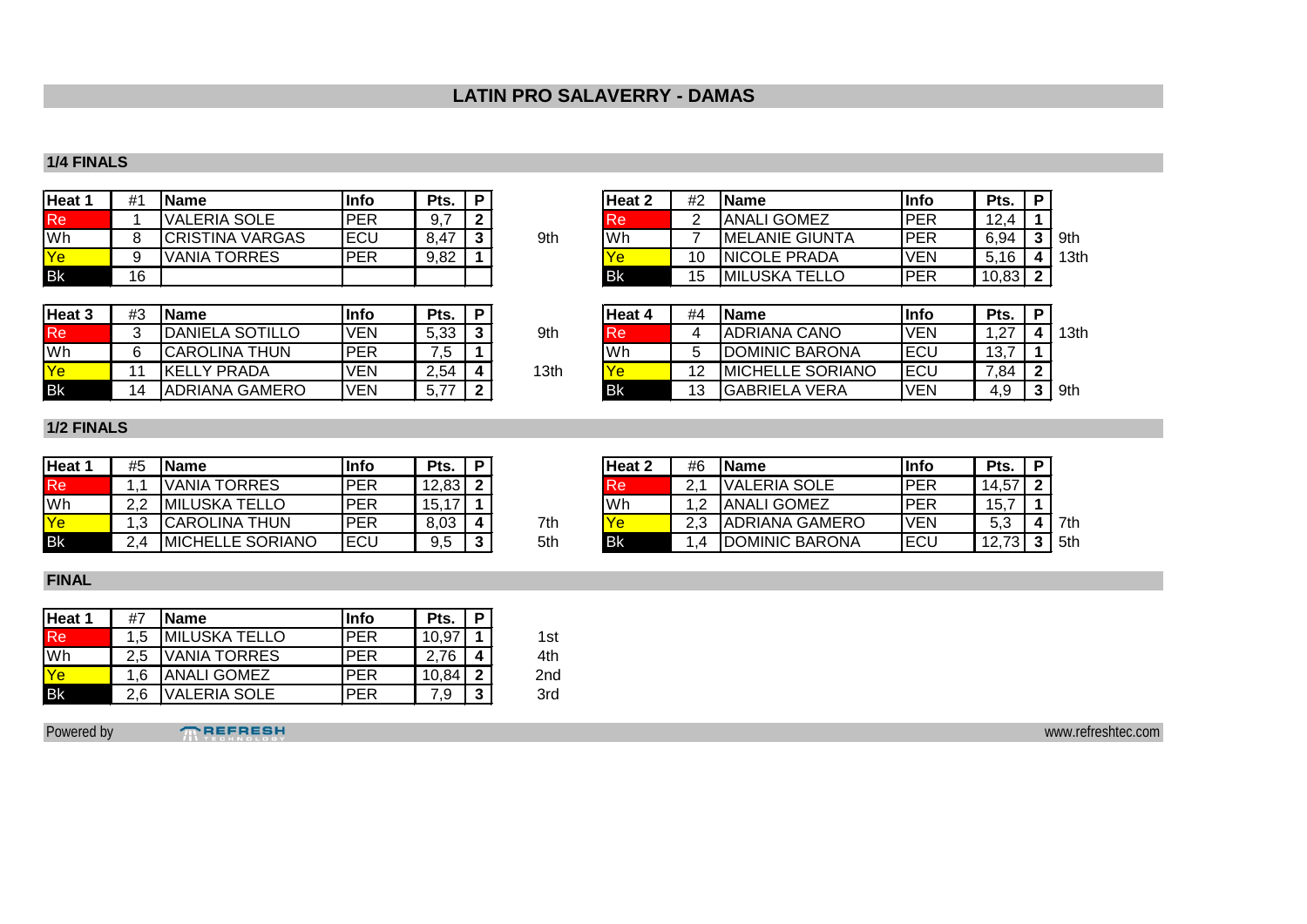# **LATIN PRO SALAVERRY - LONGBOARD**

## **ROUND 1**

| Heat '      | #1 | <b>IName</b>                   | Info | Pts. | Ð |      | lHeat 2 | #2 | l Name                  | <b>Info</b> | Pts. | D |
|-------------|----|--------------------------------|------|------|---|------|---------|----|-------------------------|-------------|------|---|
| Re          |    | <b>IRONALD REYES</b>           | VEN  |      |   | 19th | Re      |    | <b>IBENOIT CLEMENTE</b> | PER         |      |   |
| Wh          |    | ICARLOS VELEZ ZAPATAECU        |      | 6,5  |   | 13th | lWh     |    | IGIANCARLO MARIN        | VEN         | 8,2  | ົ |
| <u>IYel</u> | 13 | <b>IDIEGO VENEGAS</b>          | IPER | 7,27 |   |      |         | 16 | <b>IWALTER BLAS</b>     | <b>PER</b>  |      |   |
| <b>Bk</b>   | 24 | <b>JEAN PIERRE SALDANAIPER</b> |      |      |   |      | l Bk    |    | <b>IRONNIE UCANAN</b>   | PER         |      |   |

| Heat 3    | #3  | <b>IName</b>              | Info       | Pts.                 | Ð |      | lHeat 4 | #4 | <b>IName</b>            | <b>Info</b> | Pts.  | D |
|-----------|-----|---------------------------|------------|----------------------|---|------|---------|----|-------------------------|-------------|-------|---|
| Re        |     | IFRANCISCO HERNANDEVEN    |            | 12,43                |   |      | ιке     |    | <b>ICARLOS RIVAS</b>    | VEN         | 8,03  |   |
| Wh        |     | IJUAN JOSE CORZO          | <b>PER</b> | בי                   |   | 19th | lWh     |    | JEAN CARLOS FLORES IVEN |             | 8.14  |   |
| Ye        | 1 R | IJOSE RAMOS               | PER        | 06۱.                 |   | 13th |         |    | <b>IWILLIAM SALDANA</b> | PER         | 5,86  |   |
| <b>Bk</b> | 19  | <b>IRICHARD NAVARRETE</b> | . IPER.    | .5<br>$\overline{ }$ |   |      | l Bk    | 20 | JOEL<br>. UCANAN        | PER         | 12,67 |   |

| Heat 5    | #5 | <b>IName</b>            | lInfo      | Pts.  | D |      | <b>Heat 6</b> | #6 | <b>IName</b>                   | Info | Pts. | D |
|-----------|----|-------------------------|------------|-------|---|------|---------------|----|--------------------------------|------|------|---|
| Re        |    | <b>IARMANDO COLUCCI</b> | <b>VEN</b> | 4,97  |   | '9th | Re            |    | FRANCISCO DOMINGUEVEN          |      | 4,46 |   |
| Wh        |    | <b>IISIDRIO VILLAO</b>  | ECU        | 2, 11 |   |      | lWh           |    | <b>IJUAN MEDINA</b>            | VEN  | ບ.   |   |
| Ye        | 14 | <b>IDANNY FLORES</b>    | ECU        | 5,57  |   | `3th |               |    | LUCCA GARRIDO LECC/PER         |      |      |   |
| <b>Bk</b> | 23 | <b>ANTONIO SOTILLO</b>  | <b>VEN</b> | 6,9   |   |      | <b>IB</b> k   | ົດ | <b>IFERNANDO RODRIGUE IPER</b> |      | 8,96 |   |

#### **1/4 FINALS**

| Heat 1    | #7  | l Name                         | Info | Pts.  | D |      | <b>Heat 2</b> | #8 | <b>IName</b>           | <b>Info</b> | Pts.            |  |
|-----------|-----|--------------------------------|------|-------|---|------|---------------|----|------------------------|-------------|-----------------|--|
| Re        |     | <b>JEAN PIERRE SALDANA PER</b> |      | 8.16  |   | 7th  | <b>Re</b>     |    | <b>DIEGO VENEGAS</b>   | PER         | 9,2             |  |
| `Wh       |     | <b>IFRANCISCO HERNANDEVEN</b>  |      | 13.17 |   |      | Wh            |    | <b>IWALTER BLAS</b>    | <b>PER</b>  | Q <sub>27</sub> |  |
| Ye        | ົດຕ | IGIANCARLO MARIN               | VEN  | 6.8   |   | 10th |               |    | <b>IISIDRIO VILLAO</b> | .ECU        |                 |  |
| <b>Bk</b> |     | IJEAN CARLOS FLORES IVEN       |      | 10.47 |   |      | l Bk          |    | IFERNANDO RODRIGUEIPER |             | 9,5             |  |

| Heat 3 | #9  | <b>Name</b>                  | llnfo      | Pts.  | D |                  |
|--------|-----|------------------------------|------------|-------|---|------------------|
| Re     | 2.3 | <b>RICHARD NAVARRETE PER</b> |            | 5.73  |   | 10 <sub>th</sub> |
| Wh     |     | <b>JOEL UCANAN</b>           | <b>PFR</b> | 12.66 |   |                  |
| Ye     | 2.5 | <b>ANTONIO SOTILLO</b>       | <b>VEN</b> | 6.23  | 2 | 7th              |
| Bk     | 1.6 | LUCCA GARRIDO LECCAPER       |            | 8.16  | ົ |                  |

| Heat 1    | #1 | <b>IName</b>                   | llnfo | Pts.         |      | <b>Heat 2</b> | #2 | l Name                 | llnfo       | Pts.    |                  |
|-----------|----|--------------------------------|-------|--------------|------|---------------|----|------------------------|-------------|---------|------------------|
| Re        |    | <b>RONALD REYES</b>            | VEN   |              | ∣9th | <b>Re</b>     |    | <b>BENOIT CLEMENTE</b> | <b>IPER</b> |         | 19th             |
| Wh        |    | CARLOS VELEZ ZAPATAECU         |       | 6,5          | ∣3th | lWh           |    | <b>GIANCARLO MARIN</b> | <b>IVEN</b> | 8,2     |                  |
| Ye        | 13 | <b>DIEGO VENEGAS</b>           | IPER  | 7 27<br>$-1$ |      |               | 16 | <b>IWALTER BLAS</b>    | <b>PER</b>  | ៱<br>טו |                  |
| <b>Bk</b> | 24 | <b>JEAN PIERRE SALDANA PER</b> |       |              |      | l Bk          | 21 | <b>RONNIE UCANAN</b>   | IPER        |         | 13 <sub>th</sub> |

| Heat 3 | #3 | 'Name                         | lInfo | Pts.      |      | lHeat 4 | #4 | <b>IName</b>                   | lInfo       | Pts.  |      |
|--------|----|-------------------------------|-------|-----------|------|---------|----|--------------------------------|-------------|-------|------|
| Re     |    | <b>IFRANCISCO HERNANDEVEN</b> |       | 12,43     |      | ке      |    | CARLOS RIVAS                   | <b>VEN</b>  | 8,03  | 13th |
| Wh     |    | <b>JUAN JOSE CORZO</b>        | IPER  | 71        | 19th | Wh      |    | <b>JEAN CARLOS FLORES IVEN</b> |             | 8,14  |      |
| Ye     | 18 | <b>JOSE RAMOS</b>             | PER   | .061      | 13th |         | 17 | <b>IWILLIAM SALDANA</b>        | <b>IPER</b> | 5,86  | 19th |
| Вk     | 19 | <b>RICHARD NAVARRETE IPER</b> |       | 1,5<br>11 |      | l Bk    | 20 | <b>JOEL UCANAN</b>             | IPER        | 12,67 |      |

| Heat 5 | #5 | 'Name                   | llnfo      | Pts.        |      | lHeat 6    | #6 | l Name                       | llnfo      | Pts. |      |
|--------|----|-------------------------|------------|-------------|------|------------|----|------------------------------|------------|------|------|
| Re     |    | <b>ARMANDO COLUCCI</b>  | <b>VEN</b> | 4,97        | ∣9th | Кe         |    | <b>FRANCISCO DOMINGUEVEN</b> |            | 4.46 | 13th |
| Wh     |    | IISIDRIO VILLAO         | IECU       | 1017<br>ι∠, |      | Wh         | 10 | <b>JUAN MEDINA</b>           | <b>VEN</b> | ັ.   | 19th |
| Ye     | 14 | DANNY FLORES            | IECU       | 5,57        | 3th  | <b>Ye</b>  | 15 | LUCCA GARRIDO LECC/JPER      |            | 10   |      |
| Bk     | 23 | <b>JANTONIO SOTILLO</b> | <b>VEN</b> | 6,9         |      | <b>IBK</b> | 22 | <b>FERNANDO RODRIGUE PER</b> |            | 8,96 |      |
|        |    |                         |            |             |      |            |    |                              |            |      |      |

| Heat 1 | #7  | <b>IName</b>                  | llnfo | Pts.  |     | <b>Heat 2</b> | #8    | <b>IName</b>                 | llnfc       | Pts.       |      |
|--------|-----|-------------------------------|-------|-------|-----|---------------|-------|------------------------------|-------------|------------|------|
| Re     |     | JEAN PIERRE SALDANA PER       |       | 8.16  | 7th | Re            |       | <b>DIEGO VENEGAS</b>         | <b>IPER</b> | വ റ<br>◡.← | 10th |
| Wh     |     | <b>IFRANCISCO HERNANDEVEN</b> |       | 13,17 |     | Wł            |       | <b>IWALTER BLAS</b>          | IPER        | 9.27       | 7th. |
| Ye     | っっ  | <b>IGIANCARLO MARIN</b>       | VEN   | 6,8   | 0th |               | . . 0 | IISIDRIO VILLAO              | <b>ECL</b>  |            |      |
| Βk     | 2.4 | <b>JEAN CARLOS FLORES VEN</b> |       | 10,47 |     | <b>Bk</b>     |       | <b>FERNANDO RODRIGUE PER</b> |             | 9,5        |      |

## **1/2 FINALS**

|--|